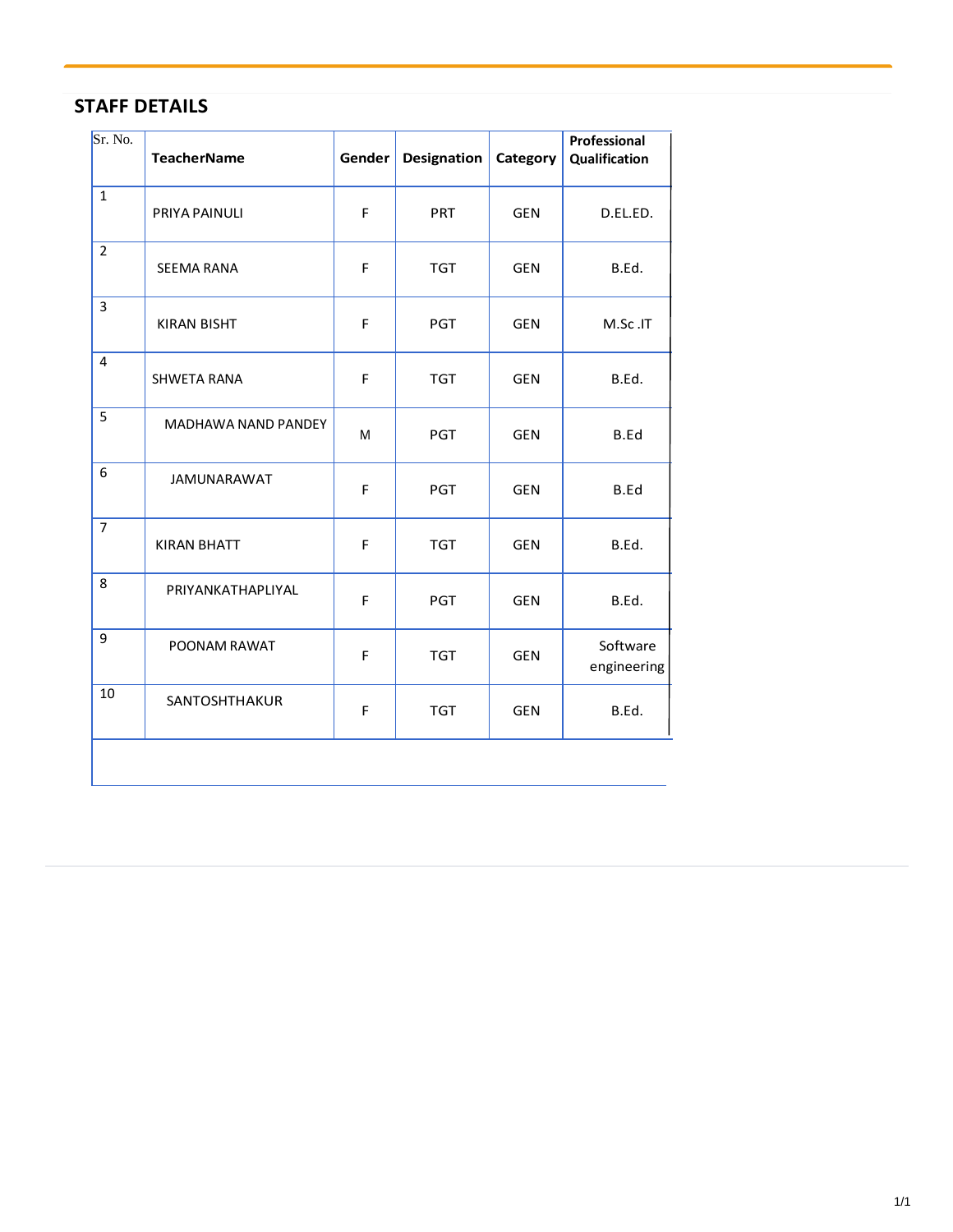|    | <b>TeacherName</b>               | Gender | <b>Designation</b> |            | Professional<br>Category Qualification |
|----|----------------------------------|--------|--------------------|------------|----------------------------------------|
| 11 | PRITY BISHT                      | F      | <b>PGT</b>         | <b>GEN</b> | B.Ed.                                  |
| 12 | <b>SEEMA</b><br>DHULIYA          | F      | PRT                | <b>GEN</b> | M.LIB.                                 |
| 13 | <b>ROSHNI</b><br><b>THAPA</b>    | F      | <b>TGT</b>         | OBC        | B.ED.                                  |
| 14 | POOJA<br><b>THAPLIYAL</b>        | F      | <b>PRT</b>         | <b>GEN</b> | D.EL.ED.                               |
| 15 | <b>CHHAYA</b><br><b>BHANDARI</b> | F      | <b>PGT</b>         | <b>GEN</b> | MEd.                                   |
| 16 | RAKHI<br>SHARMA                  | F      | <b>TGT</b>         | <b>GEN</b> | B.ED                                   |
| 17 | ANSHU<br><b>GURUNG</b>           | F      | PRT                | <b>GEN</b> | D.El.Ed                                |
| 18 | <b>ITISHA BIST</b>               | F      | <b>TGT</b>         | <b>GEN</b> | B.C.A                                  |
| 19 | <b>MADHURI</b><br><b>BALONI</b>  | F      | <b>TGT</b>         | <b>GEN</b> | <b>B.Ed and Diplon</b><br>in Computers |
| 20 | YOGESH RANA                      | M      | PET                | <b>GEN</b> | M.P.Ed                                 |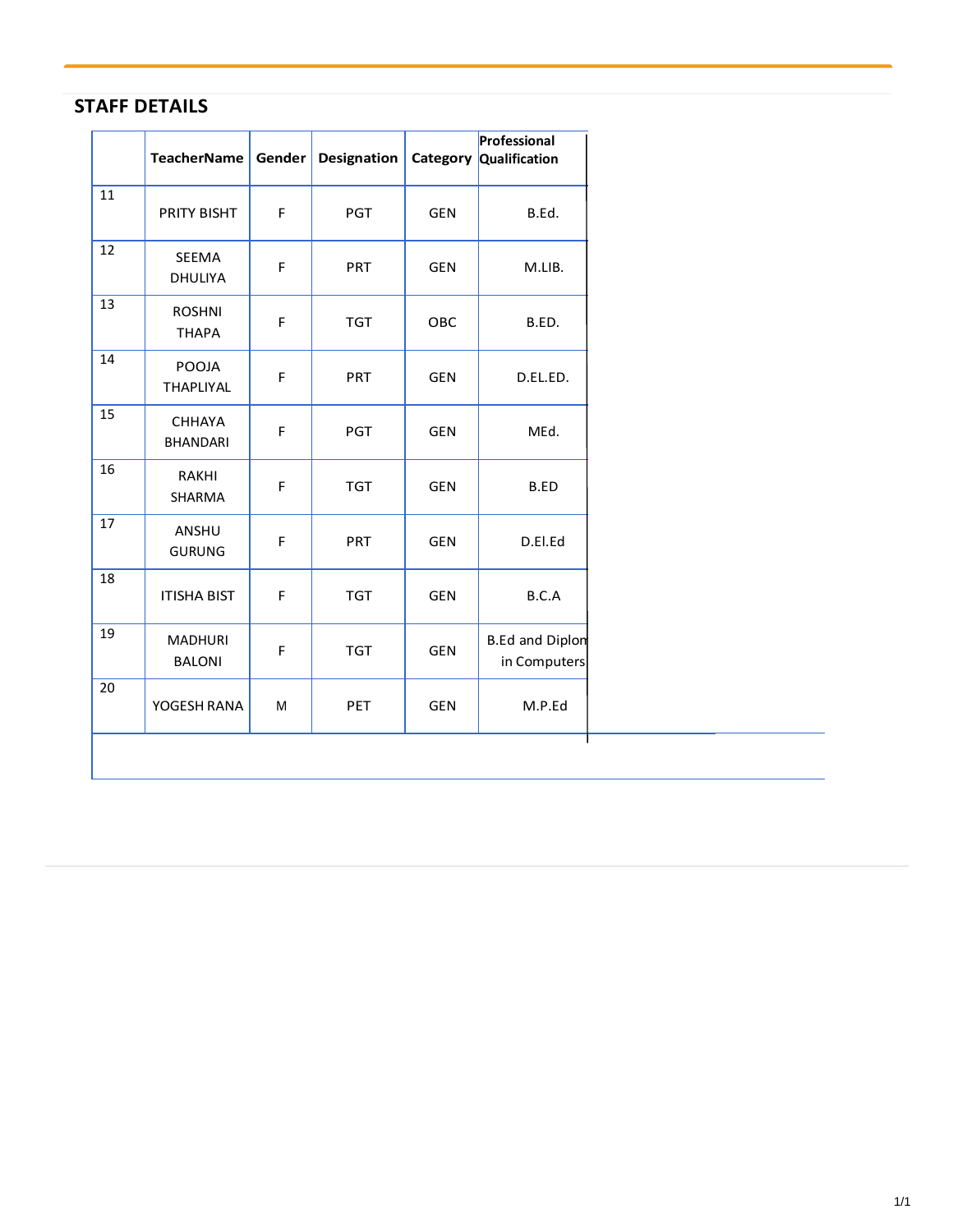|    | <b>Teacher</b><br><b>Name</b>    | Gender | Designation | Category   | Professional<br>Qualification |
|----|----------------------------------|--------|-------------|------------|-------------------------------|
| 21 | PRIYANKA<br><b>BHATT</b>         | F      | <b>TGT</b>  | <b>GEN</b> | B.Ed                          |
| 22 | NIDHI BISHT                      | F      | <b>PGT</b>  | OBC        | B.Ed                          |
| 23 | RAJBALA<br>NAUTIYAL              | F      | <b>TGT</b>  | <b>GEN</b> | B.Ed                          |
| 24 | <b>DEEPAK</b><br>RAWAT           | M      | <b>TGT</b>  | <b>GEN</b> | B.Ed.                         |
| 25 | <b>SHWETA</b><br><b>BADONI</b>   | F      | <b>PRT</b>  | <b>GEN</b> | B.Ed                          |
| 26 | SABNAM                           | F      | <b>TGT</b>  | SC         | B.Ed                          |
| 27 | <b>BRIJESH</b><br><b>KUMAR</b>   | M      | <b>PGT</b>  | SC         | B.Ed                          |
| 28 | PARUL UNIYAL                     | F      | <b>PGT</b>  | <b>GEN</b> | B.Ed                          |
| 29 | <b>SHASHI</b><br><b>BAHUGUNA</b> | F      | <b>PRT</b>  | <b>GEN</b> | B.Ed                          |
| 30 | <b>NEETU</b><br>MAURYA           | F      | <b>PGT</b>  | OBC        | B.Ed                          |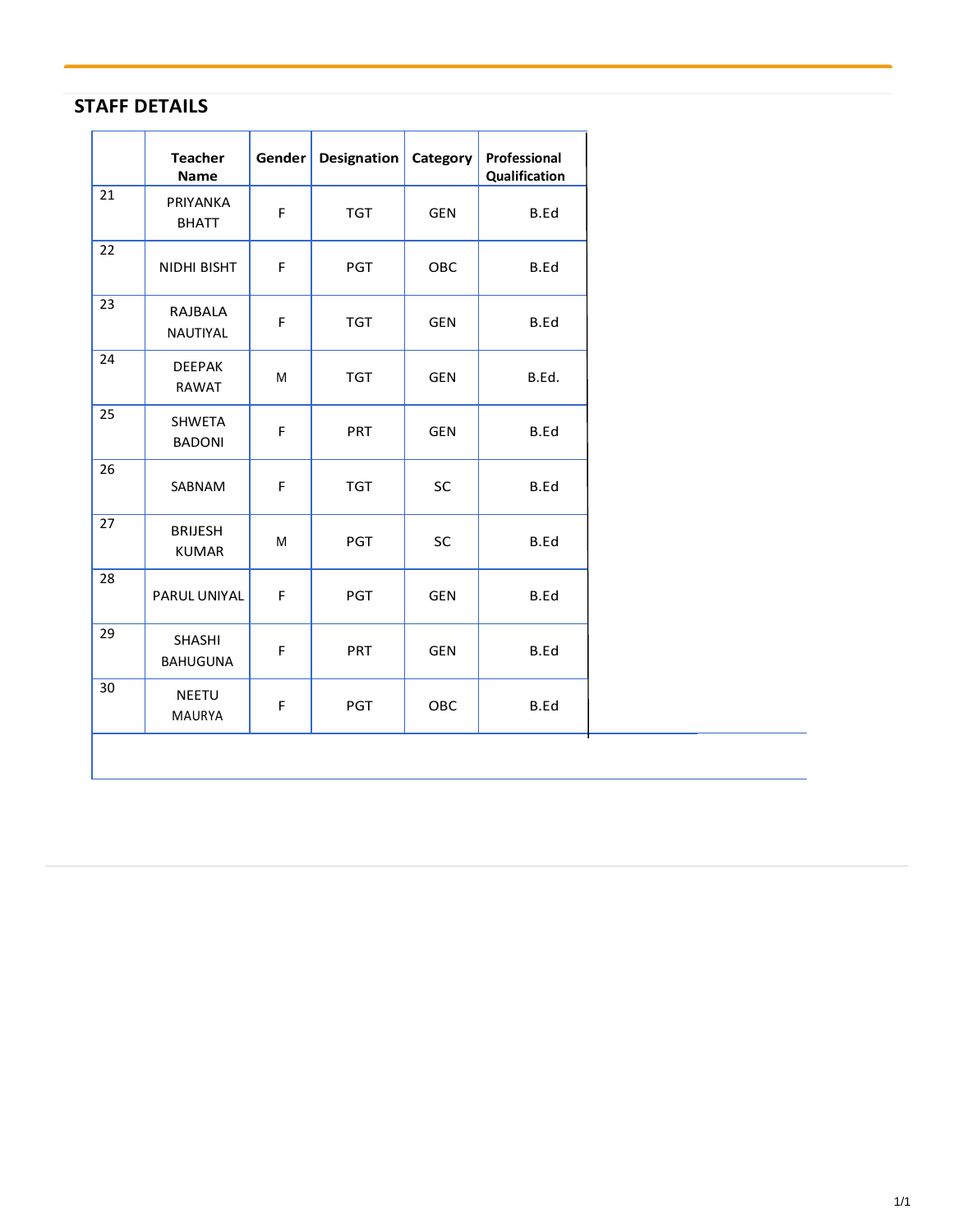| Sr. no. | <b>TeacherName</b>              | Gender | <b>Designation</b> | Category   | Professional<br>Qualification |
|---------|---------------------------------|--------|--------------------|------------|-------------------------------|
| 31      | <b>BHAVNA</b><br><b>BISHT</b>   | F      | PGT                | <b>GEN</b> | B.Ed                          |
| 32      | <b>MANU</b><br><b>BHANDARI</b>  | F      | <b>TGT</b>         | <b>GEN</b> | M.Ed                          |
| 33      | <b>RUCHI BAROLI</b>             | F      | <b>TGT</b>         | <b>GEN</b> | B.Ed                          |
| 34      | <b>NEELIMA</b><br><b>MEWAR</b>  | F      | PRT                | <b>GEN</b> | B.Ed                          |
| 35      | <b>KIRAN UNIYAL</b>             | F      | <b>TGT</b>         | <b>GEN</b> | B.Ed                          |
| 36      | SONIYA<br><b>UNIYAL</b>         | F      | <b>TGT</b>         | <b>GEN</b> | B.Ed                          |
| 37      | <b>MEENA</b><br><b>BHANDARI</b> | F      | PRT                | <b>GEN</b> | B.Ed                          |
| 38      | <b>HARISH</b><br>DANGWAL        | M      | <b>PET</b>         | <b>GEN</b> | M.P.Ed                        |
| 39      | <b>RUCHI RAWAT</b>              | F      | <b>TGT</b>         | <b>GEN</b> | B.Ed                          |
| 40      | RAVI<br>NAUTIYAL                | M      | <b>PGT</b>         | OBC        | B.Ed.                         |